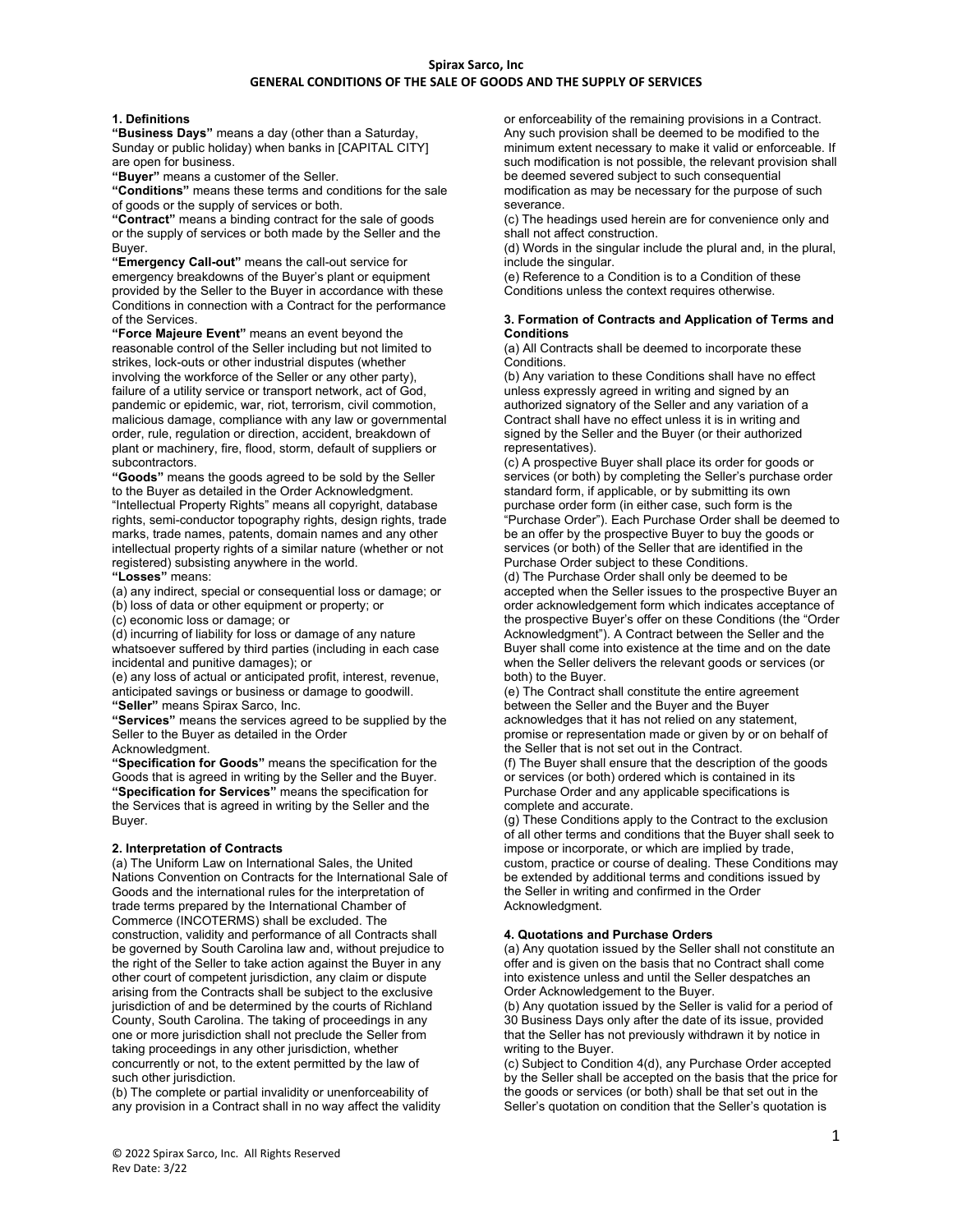within its period of validity and notice of withdrawal in writing has not been issued by the Seller at the time of acceptance. (d) The Seller reserves the right to give in writing notice of the withdrawal of a quotation at any time within the period of validity of the quotation and before the Contract is formed. In the event that the Seller changes the price of any of the goods or services (or both) offered for sale or supply, any existing quotation in respect of those goods or services (or both) shall be deemed to be automatically withdrawn and the Seller shall issue a new quotation to the prospective Buyer. (e) The prices stated in the Seller's quotations are exclusive of VAT and local and state sales tax.

(f) All Purchase Orders placed by a prospective Buyer shall be placed by fax, post or e-mail, or, where agreed in advance in writing by the Seller, by telephone or Seller's electronic system for prospective Buyers to place orders and make payments.

# **SALE OF GOODS**

# **5. The Goods**

(a) The Goods are described in the Specification for Goods. The Goods shall comply with the Specification for Goods in material respects. Any stated dimension or weight set out in the Specification for Goods is an estimate only. (b) All performance figures, descriptions (other than any description set out in the Specification for Goods), drawings and samples of Goods are approximate only being intended to serve merely as a guide. The Seller shall not be liable for

their accuracy and they shall not form part of the Contract. No Contract shall be a contract by sample. (c) The Seller may alter the Specification for Goods: (i) for the purpose of making changes to the Goods which it can establish to the reasonable satisfaction of the Buyer

constitute improvements to the Goods or; (ii) if required by any applicable statutory or regulatory requirements.

(d) The Seller may increase the price of the Goods by giving notice in writing to the Buyer at any time before delivery, to reflect any increase in the cost of the Goods to the Seller that is due to:

(i) any factor beyond the control of the Seller (including foreign exchange fluctuations, increases in taxes and duties, and increases in the cost of acquiring or manufacturing the Goods;

(ii) any request by a Buyer to change the delivery date(s), quantities or types of Goods ordered, or the Specification for Goods; or

(iii) any delay caused by any instructions of the Buyer in respect of the Goods or failure by the Buyer to the give the Seller adequate or accurate information or instructions in respect of the Goods.

(e) All drawings, designs, and quotations for which goods are not subsequently ordered by the Buyer shall remain the property of the Seller and be treated as confidential by the Buyer and not used in any way. The Seller shall have no liability in relation to any such drawings, designs or quotation.

#### **6. Despatch and Delivery**

(a) For the purposes of this Condition 6, the "Goods" shall means the Goods in their entirety where delivery is not by instalments or, where delivery is by instalments, each instalment of the Goods.

(b) Unless otherwise agreed in writing by the Seller, delivery of the Goods shall take place at the location stated by the Seller in the Order Acknowledgement (the "Point of Delivery").

(c) Any stated delivery date is an estimate and time for delivery shall not be of the essence. The Seller will use reasonable endeavors to meet any stated delivery date. If no date for delivery is specified, delivery shall be within a reasonable time.

(d) THE SELLER SHALL NOT BE LIABLE FOR ANY LOSSES (AS DEFINED), CAUSED DIRECTLY OR INDIRECTLY BY ANY DELAY IN THE DELIVERY OF THE GOODS EVEN IF CAUSED BY THE SELLER'S NEGLIGENCE.

(e) ANY DELAY IN THE DELIVERY OF THE GOODS SHALL NOT ENTITLE THE BUYER TO TERMINATE OR RESCIND THE CONTRACT UNLESS SUCH DELAY EXCEEDS ONE HUNDRED AND EIGHTY (180) DAYS. (f) Delivery of the Goods shall be completed on the arrival of the Goods at the Point of Delivery. Risk in the Goods shall pass to the Buyer on completion of delivery of the Goods. (g) Except insofar as the Contract expressly provides otherwise, standard carriage and packaging is excluded in the price. Seller may select the method of delivery, and charge the Buyer for the cost of carriage. . Where the Goods are to be delivered at the Buyer's request by any special or express means, the Seller will charge the Buyer the full cost of carriage. When any special packaging is required (whether at the Buyer's request or because the Seller considers special packaging to be necessary), then the Seller will charge the Buyer the full cost of such packaging. (h) In contracting for carriage and/or insurance of the Goods in transit, if required by the Contract, the Seller shall be deemed to act solely as agent of the Buyer. (i) The Buyer must:

(i) examine the Goods on delivery;

(ii) notify the Seller and any carrier in writing of any shortage or damage within four (4) Business Days after the date of delivery and in respect of non-delivery within ten (10) Business Days after the Goods would in the ordinary course of events have been received; and

(iii) in the case of short or damaged delivery give the Seller a reasonable opportunity to inspect the Goods,

otherwise Goods shall be deemed accepted by the Buyer. (j) ANY LIABILITY OF THE SELLER FOR NON-DELIVERY OF THE GOODS SHALL BE LIMITED TO EITHER DELIVERING THE GOODS WITHIN A REASONABLE TIME OR ISSUING A CREDIT NOTE AT THE PRO RATA CONTRACT RATE AGAINST ANY INVOICE RAISED FOR SUCH GOODS.

(k) The Seller may deliver the Goods by instalments, each instalment to be deemed to be a separate Contract. Without limiting the other provisions herein, no failure or defect in delivery in respect of any Contract or instalment shall entitle the Buyer to repudiate or cancel any other Contract or instalment.

(l) If for any reason the Buyer fails to accept delivery of any of the Goods within two (2) Business Days of the Seller giving notice to the Buyer that the Goods are ready, or the Seller is unable to deliver the Goods on time because the Buyer has not provided appropriate instructions, documents, licenses or authorizations for the Goods when they are tendered by the Seller for delivery then, except where such failure is caused by a Force Majeure Event:

(i) delivery of the Goods shall be deemed to have been completed at 9.00 am on the second (2nd) Business Day after the day on which the Seller notified the Buyer that the Goods were ready;

(ii) risk in the Goods shall pass to the Buyer on completion of delivery; and

(iii) the Seller may store the Goods until delivery takes place, whereupon the Buyer shall be liable for all related costs and expenses (including, without limitation, storage and insurance). The Buyer shall be responsible for all Losses incurred by the Seller where the Buyer fails to accept delivery of Goods.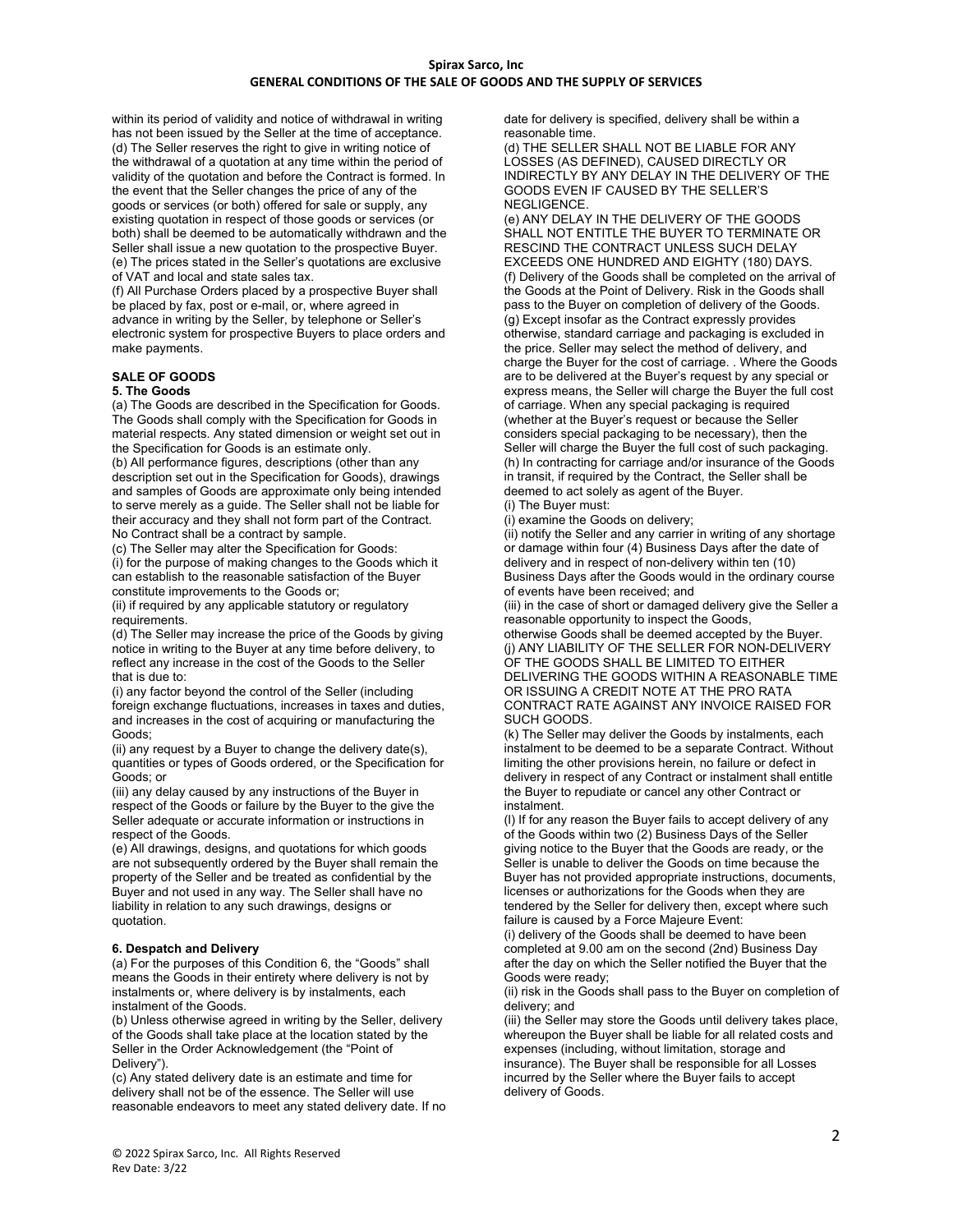(m) If ten (10) Business Days after the Seller giving notice to the Buyer that the Goods were ready the Buyer has not accepted delivery of the Goods, the Seller may resell or otherwise dispose of part or all of the Goods.

## **7. Title**

(a) The title in the Goods supplied shall not pass to the Buyer until receipt by the Seller in cleared funds of payment in full (including payment of any default interest) for: (i) the Goods; and

(ii) any other goods or services that the Seller has supplied to the Buyer and in respect of which payment is due. (b) Until the title in the Goods passes to the Buyer the Buyer

shall:

(i) be a bailee of the Goods;

(ii) store the Goods separately from all other goods held by the Buyer so that the Goods remain readily identifiable as the Seller's property;

(iii) not remove, deface or obscure any identifying mark or packaging on or relating to the Goods;

(iv) not fix or annex the Goods to or merge the Goods with any part of the Buyer's premises, plant or equipment without the Seller's prior consent in writing;

(v) maintain the Goods in satisfactory condition;

(vi) keep the Goods insured between the passing of risk in the Goods and title to the Goods against all risks with a reputable insurer which has been approved by the Seller for their full price, and ensure that the Seller's interest in the Goods is noted on the insurance policy until title in the Goods passes to the Buyer. If the Buyer fails to insure the Goods the Seller may do so instead on behalf of the Buyer, who shall reimburse the Seller on demand. Until title in the Goods passes to the Buyer, the Buyer shall hold in trust for the Seller the policy and proceeds of insurance;

(vii) notify the Seller immediately if it becomes subject to any of the events listed in Conditions  $21(a)(iv)$  to  $21(a)(x)$ ;

(viii) give the Seller such information relating to the Goods as the Seller may require from time to time; and

(ix) not dispose of, charge or encumber the Goods or any interest in the Goods or purport to do so,

but the Buyer may resell the Goods to an independent third party on arm's length terms in the ordinary course of its business.

(c) If before title to the Goods passes to the Buyer the Buyer becomes subject to any of the events listed in Conditions 21(a)(iv) to 21(a)(x), or the Seller reasonably believes that any such event is about to happen and gives notice to the Buyer accordingly, then, provided that the Goods have not been resold, or irrevocably incorporated into another product, and without limiting any other right or remedy the Seller may have, the Seller may at any time require the Buyer to deliver up the Goods and, if the Buyer fails to do so promptly, the Seller may enter any premises of the Buyer or of any third party where the Goods are stored in order to recover them.

# **8. Warranty for Goods**

(a) Subject to Condition 8(b), the Seller warrants that on delivery, and for a period of 12 months from the date of delivery the Goods shall:

(i) conform with the Specification for Goods; and

(ii) be free from material defects in material or workmanship. (b) In respect of Goods which are packages or electrically or electronically controlled or actuated Goods, the Seller warrants that on delivery, and for a period of 12 months from the date of delivery such Goods shall:

(i) conform with the Specification for Goods; and

(ii) be free from material defects in material or workmanship. (c) Subject to the remainder of this Condition 8, the Seller warrants that if the Buyer returns the Goods within the

relevant warranty period for such Goods (as set out in either Condition 8(a) or 8(b)) and on the Seller's examination such Goods prove defective as to material or workmanship or as to compliance with the relevant Specification for Goods the Seller shall:

(i) give notice to the Buyer that such Goods prove defective as to material or workmanship or as to compliance with the relevant Specification for Goods; and

(ii) following giving notice thereof to the Buyer;

(aa) with respect to Goods which have been manufactured by the Seller, make good the defect without charge by (at the Seller's option) repairing the defective Goods, replacing defective components of the defective Goods, or replacing the defective Goods (in their entirety) as the Seller in its discretion considers appropriate; or

(bb) with respect to Goods which have been supplied, but not manufactured by the Seller, and to the extent that it is entitled to do so, assign or at its discretion use its reasonable

endeavors otherwise to make available to the Buyer, at the Buyer's expense and on the basis of an indemnity (secured if appropriate) against all Losses that may be incurred by the Seller in relation thereto, the benefit of any obligations and warranties which relate to such defect which the Seller may be owed by the manufacturer and/or supplier of the Goods or any part or component thereof.

(d) The above warranties shall apply except where the defect in the Goods:

(i) has been caused wholly or partly by deterioration of the Goods which is necessarily incidental to the transit of the Goods;

(ii) has been caused while the Goods were at the Buyer's risk by:

(aa) wilful default or negligence by the Buyer or its employees, agents, consultants or subcontractors; (bb) the occurrence of an accident;

(cc) failure by the Buyer to follow the Seller's instructions in relation to the storage, use, installation, commissioning or maintenance of the Goods;

(dd) failure by the Buyer to follow good trade practice; (ee) the Buyer altering or repairing such Goods without the consent in writing of the Seller;

(ff) fair wear and tear, negligence or by any abnormal conditions such as (without limitation) waterhammer, corrosive attack or excessive dirt in the system, RFI or electrical supply failure.

(e) Except as provided in this Condition 8, the Seller shall have no liability to the Buyer in respect of the Goods' failure to comply with the warranties set out in this Condition 8. (f) The terms of these Conditions shall apply to any repaired or replacement Goods supplied by the Seller under Condition 8(c).

# **9. Returns**

(a) The Seller shall not refund the Buyer for any amounts paid by the Buyer in the event that the Buyer returns the Goods (or part thereof) except with the Seller's prior consent in writing. Where such consent is given, the Buyer agrees to pay to the Seller a minimum handling charge of thirty per cent (30%) of the invoiced value.

(b) To qualify for any refund, the Goods must be appropriately packed to protect them from being damaged in transit and be received by the Seller in a saleable condition within twenty-two (22) Business Days of delivery to the Buyer. The term "Goods" within this Condition 9(b) has the meaning set out within Condition 6(a).

# **10. Instructions and Health and Safety at Work**

(a) The Buyer shall observe strictly the provisions of the Seller's instructions in writing regarding use and application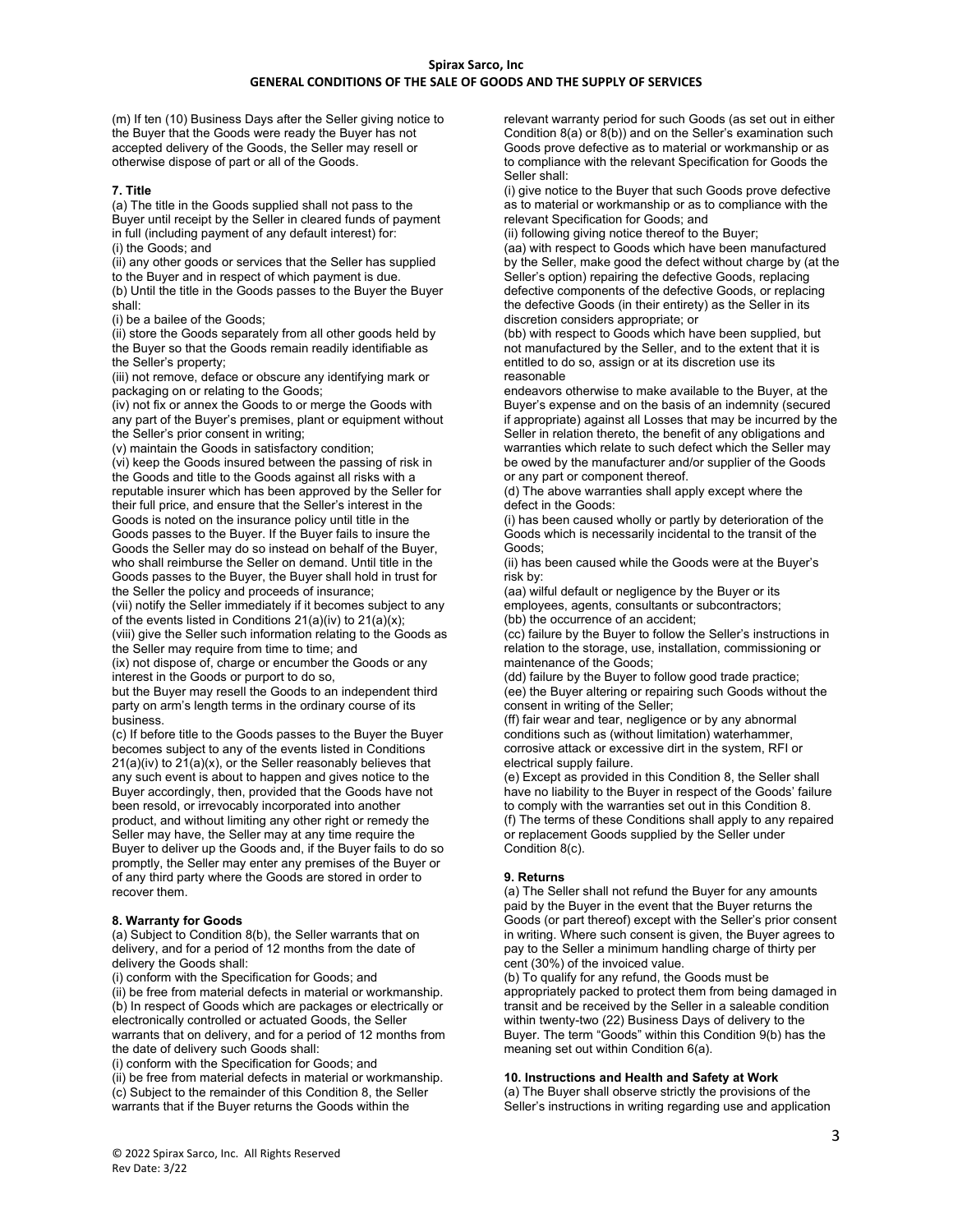of the Goods together with any revisions thereof and shall ensure that any person other than the Buyer who acquires or has access to the Goods is furnished with and observes such instructions.

(b) The Buyer shall be solely responsible for and shall keep the Seller indemnified against all Losses incurred by the Seller in relation to any use of the Goods other than in strict accordance with the Seller's installation, operating, and maintenance instructions.

# **11. Export Sales**

(a) Where goods are supplied for export from the USA the following additional Conditions shall apply, and where there is any conflict between the provisions of this Condition 11 and any other Conditions, the provisions of this Condition 11 shall prevail.

(b) Charges for the cost of export deliveries and documentation shall be as stated in the Contract. (c) Unless otherwise agreed between the Seller and the Buyer in writing, payment shall be made by the Buyer by an irrevocable letter of credit satisfactory to the Seller, established by the Buyer in favor of the Seller immediately upon receipt of the Order Acknowledgment and confirmed by a USA bank acceptable to the Seller. The letter of credit shall be for the price payable for the Goods (together with any tax or duty payable) to the Seller and shall be valid for six months. The Seller shall be entitled to immediate cash payment on presentation to such USA bank of the documents set out in the letter of credit.

(d) Except where specifically agreed in writing to the contrary, delivery to a Buyer outside the USA will be in accordance with the "Ex Works" rule from the international rules for the interpretation of trade terms prepared by the International Chamber of Commerce (INCOTERMS). In the case of deliveries outside the USA, the Seller does not accept any liability for damage to the Goods during transit, or marine or war risks unless otherwise specifically agreed by the Seller.

(e) The party which is exporting, in the case of exports, or the party which is importing, in the case of imports, will be responsible for obtaining all necessary licenses, or other governmental authorizations required in connection with any export, re-export, or imports, as the case may be, under the Contract. The parties will co-operate with each other in securing any such licenses or authorizations as may be required and each will provide such statements, certificates and assurances regarding transfer, use, disposition, enduse, source of supply, nationalities and re-export of the Goods as may be required in connection with each party's application for any required license or governmental authorization.

(f) Any government fees or charges in connection with obtaining such licenses or authorizations will be the responsibility of the party which is exporting, in the case of exports, and the party which is importing, in the case of imports, the Goods.

(g) The Buyer undertakes not to:

(i) offer the Goods for resale in any country where the Buyer knows the export of the Goods is prohibited by the US Government, the UK Government, the UN, the EU or any other relevant organization; or

(ii) offer to sell the Goods to any person the Buyer knows, or suspects will subsequently resell the Goods into a country where export of the Goods is prohibited by the US Government, the UK Government, the UN, the EU or any other relevant organization.

(h) The Buyer will indemnify the Seller for all liabilities, loss, damages, costs and expenses awarded against or incurred by the Seller arising out of in connection with any breach of the Buyer's obligations contained in Condition 11(g).

(i) The Buyer agrees to provide the Seller with any information the Seller reasonably requires concerning the destination and use of the Goods, to allow the Seller to comply in full with any relevant export legislation.

## **SUPPLY OF SERVICES 12. Period of Supply**

(a) Unless otherwise specified in the Order Acknowledgment, the agreement for the supply of the Services shall be for a period of one (1) year from the date the Seller issues an Order Acknowledgement to the Buyer in accordance with Condition 3 (d) (the "Term for Services"). (b) The Seller reserves the right to increase its price for the Services at any time during the Term for Services. The Seller will give the Buyer notice in writing of any such increase not less than eight (8) weeks before the proposed date of the increase. If such increase is not acceptable to the Buyer, it shall notify the Seller in writing within two (2) weeks of the Seller's notice and the Seller shall have the right, without limiting its other rights or remedies, to terminate the Contract by giving four (4) weeks' notice in writing to the Buyer.

# **13. Performance of Services**

(a) The Seller agrees to provide the Services in accordance with the Specification for Services in all material respects, and to supply as necessary spare or replacement parts and/or consumables, to the Buyer's plant and/or equipment at the sites(s) specified in the Seller's Order Acknowledgment.

(b) If the Seller agrees to supply spare or replacement parts and/or consumables, such supply will be strictly on the basis of these Conditions.

(c) Any stated performance date is an estimate only and time for performance of the Services shall not be of the essence. The Seller shall use reasonable endeavors to meet any stated performance date. If no date for performance is specified, the Services shall be performed within a reasonable time.

(d) THE SELLER SHALL NOT BE LIABLE FOR ANY LOSSES (AS DEFINED), CAUSED DIRECTLY OR INDIRECTLY BY ANY DELAY IN THE PERFORMANCE OF THE SERVICES EVEN IF CAUSED BY THE SELLER'S NEGLIGENCE.

(e) SUBJECT TO CONDITION 13(G), ANY DELAY IN THE PERFORMANCE OF THE SERVICES SHALL NOT ENTITLE THE BUYER TO TERMINATE OR RESCIND THE CONTRACT UNLESS SUCH DELAY EXCEEDS ONE HUNDRED AND EIGHTY (180) DAYS.

(f) SUBJECT TO CONDITION 13(G), THE SELLER'S LIABILITY FOR NON-PERFORMANCE OF SERVICES SHALL BE LIMITED TO EITHER PERFORMING THE SERVICES WITHIN A REASONABLE TIME OR ISSUING A CREDIT NOTE AT THE PRO RATA CONTRACT RATE AGAINST ANY INVOICE SUBMITTED TO THE BUYER FOR THE SERVICES.

(g) If the Seller's performance of the Services is prevented or delayed by the Buyer or by the failure of the Buyer to perform any of its obligations under the Contract ("Buyer Default") then upon the Seller giving the Buyer notice in writing that there has been a Buyer Default:

(i) the Seller shall without limiting its other rights or remedies have the right to suspend performance of the Services until the Buyer remedies the Buyer Default and to rely on the Buyer Default to relieve it from the performance of any of its obligations to the extent that the Buyer Default prevents or delays the Seller's performance of the Services; (ii) the Seller shall not be liable for any Losses incurred by the Buyer arising directly or indirectly from the Seller's failure or delay in performing the Services; and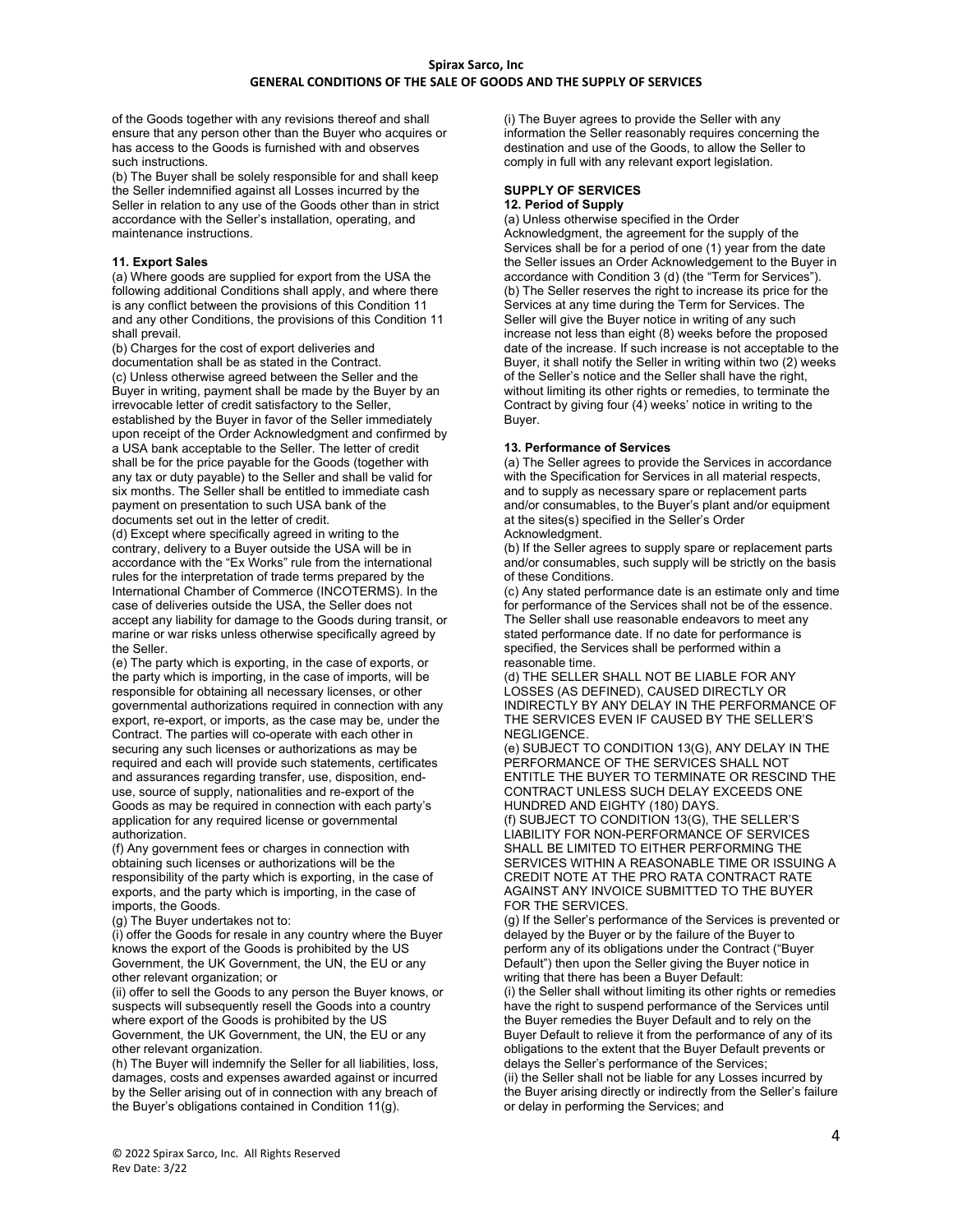(iii) the Buyer shall reimburse the Seller on demand for all Losses incurred by the Seller arising directly or indirectly from the Buyer Default.

(h) The Seller reserves the right, at the Seller's discretion, to employ subcontractors to perform all or any part of the Services (including, without limitation, to commission, install, maintain or repair any parts or equipment) on behalf of the Seller.

(i) The Seller warrants that in providing the Services it will exercise reasonable care and attention and that it will comply with all applicable laws and regulations. However the Seller excludes liability for all Losses arising directly or indirectly out of any failure or diminution in performance of the Buyer's plant or equipment caused by the plant or equipment, or any part thereof:

(i) being used or operated otherwise than in accordance with any applicable installation, maintenance or operational instructions; or

(ii) being used or operated otherwise than in accordance with the Seller's instructions or recommendations; or (iii) having been adjusted, changed or altered in any way by the Buyer or any third party since the date of installation or commissioning of the plant or equipment or the date of the immediately preceding visit by the Seller's employee or subcontractor.

(j) The Buyer warrants to the Seller that the Buyer's plant and equipment is supplied with water at a quality that complies with BS2486 and is compliant with any additional requirements in writing notified by the Seller to the Buyer in respect of the Buyer's plant and equipment. The Seller excludes all liability for Losses arising directly or indirectly out of any failure or diminution in performance of the Buyer's plant or equipment or any part thereof which is caused directly or indirectly by a breach by the Buyer of this warranty.

(k) With regard to the testing of safety and relief valves as part of the Services, the effective seat area must be determined to carry out the test. The Buyer shall inform the Seller of the effective seat area or the Seller shall calculate the effective seat area based on data obtained from engineering drawings supplied by the valve manufacturer or the Buyer. The Buyer shall use its best endeavors to ensure the accuracy of the information regarding the effective seat area provided to the Seller as such information is critical to test accuracy. The Seller shall accept no liability for Losses arising directly or indirectly from erroneous test results caused directly or indirectly by incorrect information regarding the effective seat area being provided.

(l) The Seller reserves the right to replace at the Buyer's cost the Buyer's plant or equipment or any part thereof which is unserviceable or inefficient as the Seller considers reasonably necessary in order to fulfil its obligations to provide the Services in accordance with the specification set out in the Order Acknowledgment.

(m) Alternatively, the Seller may charge the Buyer for the reconditioning of any part of the Buyer's plant or equipment that, in the reasonable opinion of the Seller, cannot be suitably or economically repaired on site. The Seller will provide the Buyer with an estimate of reconditioning charges for each item and if the Buyer does not agree to have the item(s) reconditioned, the Seller reserves the right to amend the scope of the Services as in its absolute discretion it considers necessary.

## **14. Access to Buyer's Site(s)**

(a) The Buyer shall co-operate with the Seller in all matters relating to the Services, and shall provide the Seller with such information as the Seller may reasonably require in order to perform the Services. The Buyer shall ensure that such information is accurate in all material respects.

(b) The Buyer shall obtain and maintain any necessary licenses, permissions, and consents which may be required before the date upon which the Services are due to start. (c) The Buyer shall permit the Seller, its employees, agents, consultants and subcontractors full and free access to the Buyer's site(s) and to the Buyer's plant and equipment which is the subject of the Contract, subject to the Seller and its employees, agents, consultants and subcontractors complying with the Buyer's reasonable requirements as to site safety and security. If, at the time of any pre-arranged visit the Seller's employees, agents, consultants and subcontractors are unable to gain access to the Buyer's site(s) or plant or equipment in order to supply the Services, the Seller reserves the right to charge for the time spent attending at the Buyer's site(s) and for the cost of carrying out any subsequent visit.

(d) If reasonably required by the Seller, the Buyer shall make available to the Seller a secure storage area at the Buyer's site(s) for storage of the Seller's service equipment and shall keep all materials, equipment, documents and other property of the Seller (the "Seller Service Equipment") in such storage area in safe custody and at the Buyer's risk. The Buyer shall not dispose of the Seller Service Equipment other than in accordance with the Seller's instructions in writing. (e) Prior to any visits by the Seller's employees, agents, consultants or subcontractors, the Buyer will: (i) strip back any pipe lagging;

(ii) supply and erect suitable scaffolding (if required) to allow working access to the Buyer's plant and equipment; and (iii) supply any necessary lifting equipment and required operators.

(f) Following any visits by the Seller's employees, agents, consultants or subcontractors, the Buyer will be responsible for the reinstatement of any pipe lagging and the dismantling of any scaffolding erected.

(g) The Buyer will provide the Seller's employees, agents, consultants and subcontractors with all specialist safety clothing or equipment as may be necessary to meet the Buyer's health and safety and environmental rules (excluding hard hat, safety glasses, overalls and protective shoes which will be provided by the Seller).

(h) The Buyer will procure that the Seller's employees, agents, consultants and subcontractors are covered by the Buyer's third party liability insurance policy of an amount of not less than three million dollars (\$3,000,000) per occurrence whilst such employees or subcontractors are on the Buyer's site(s).

(i) Emergency Call-outs are intended for genuine emergency breakdown of the Buyer's plant or equipment which is the subject of the Contract only and will be charged by the Seller to the Buyer at the appropriate daily rate specified in the Order Acknowledgment. Each Emergency Call-out will be charged as one (1) additional day of Services over and above the number of days specified in the Order Acknowledgment for the supply of the Services. (j) The Buyer acknowledges and agrees that the Seller shall at no time own, occupy or control (or be deemed to control) any part of the Buyer's site(s) and/or hold or be fixed with any duties or liabilities under health and safety laws or regulations or common law in relation to any part of the Buyer's site(s).

## **GENERAL**

# **15. Payment and Other Buyer Obligations**

(a) In respect of the Goods, subject to Condition 15(d) the Seller shall invoice the Buyer for the full purchase price of the Goods on or at any time after the despatch of the Goods. (b) In respect of the Services, the Seller shall invoice the Buyer for the Services either monthly or quarterly as set out in the Contract.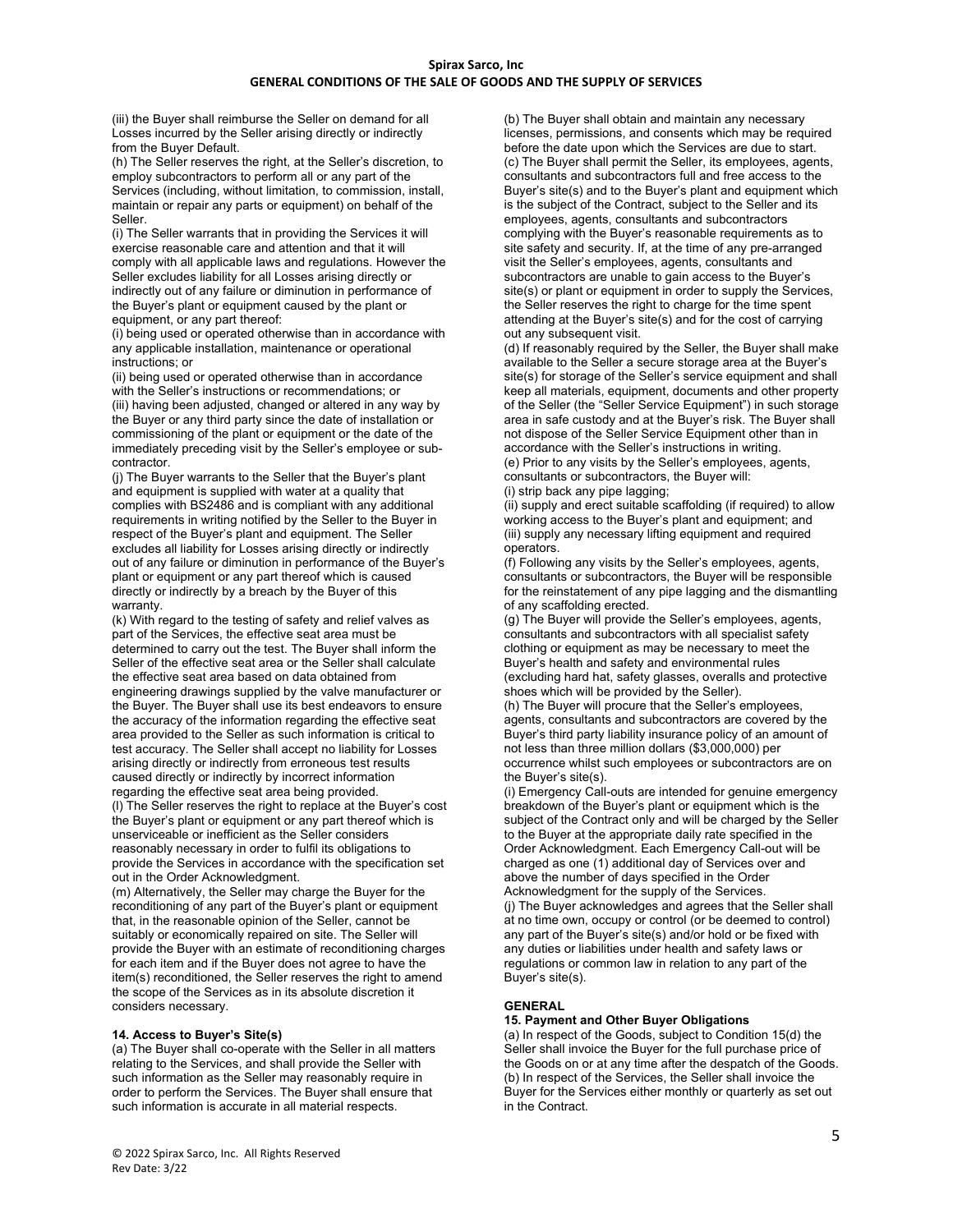(c) In the event that the Buyer chooses to purchase additional Goods or Services from the Seller that are not set out in the Contract but which are related to the Contract, the terms of such Contract will be deemed to apply to such additional Goods or Services and the Seller will invoice the Buyer for such Goods and Services pursuant to Condition 15(a) or 15(b), as appropriate, under the original Purchase Order number unless otherwise agreed between the parties. (d) The Seller may in its absolute discretion agree in writing to the Buyer paying for the Goods in instalments, or may agree in writing to extend credit to the Buyer in respect of the payment for Goods. In the event that the Seller agrees to payment by instalments or extends credit in respect of the payment by the Buyer for Goods, the Seller shall invoice the Buyer monthly for agreed instalments of the purchase price. The Seller may in its absolute discretion by notice in writing to the Buyer withdraw (with immediate effect) the Buyer's right to credit or to pay for the Goods by instalments. (e) The Buyer shall pay each invoice submitted by the Seller: (i) within the earlier of thirty (30) days of the date of the invoice or such other period of time after the date of the invoice as has been agreed in the Contract; and (ii) in USD (or such other currency as the Seller may from time to time agree in writing) to a bank account nominated in writing by the Seller.

(f) Time is of the essence in relation to payment.

(g) All amounts payable by the Buyer under the Contract are exclusive of VAT chargeable from time to time. Where any taxable supply for VAT purposes is made under the Contract by the Seller to the Buyer, the Buyer shall, on receipt of a valid VAT invoice from the Seller, pay to the Seller such additional amounts in respect of VAT as are chargeable on the supply of the Services or the Goods at the same time as payment is due for the supply of the Services or the Goods. (h) The Buyer shall make all payments due under the Contract in full without any deduction whether by way of setoff, counterclaim, discount, abatement or otherwise unless required by law.

(i) No payment shall be deemed to have been received until the Seller has received cleared funds.

(j) All payments payable to the Seller under the Contract shall become due immediately on its termination despite any other provision.

(k) If the Buyer fails to pay the Seller any sum due pursuant to the Contract by the due date for payment:

(i) the Buyer shall be liable to pay interest to the Seller at the maximum rate allowed by applicable law; and

(ii) the Seller may, in its absolute discretion and without liability to the Buyer, suspend performance of its obligations under the Contract and under any or all other Contracts between the Seller and the Buyer or terminate the Contract and any or all other Contracts between the Seller and the Buyer with immediate effect.

(l) If the Buyer pays any amount to the Seller without apportioning it between specific debts or liabilities, the amount paid shall be apportioned as the Seller thinks fit. The Seller may attribute the entirety of an amount paid to one or more specific items in respect of which payment is due, rather than to all the items in respect of which payment is due.

(m) Buyer shall comply with all applicable laws, statutes, regulations and codes from time to time in force, including those related to data protection and to anti-bribery and corruption. Buyer must comply with the requirements of the United Kingdom Bribery Act 2010 (the "Act") and shall not engage in any activity, practice or conduct which would constitute an offence under sections 1, 2, or 6 of the Act if such activity, practice or conduct had been carried out in the United Kingdom. Additionally, Buyer shall comply, and shall ensure compliance of any party with which it subcontracts

complies, with the requirements of the United Kingdom Modern Slavery Act (2015), including ensuring that all forms of forced labor are eliminated from its business.

#### **16. Cancellation**

(a) No contract shall be cancelled by the Buyer except with the Seller's prior consent in writing.

(b) In the event of the Seller agreeing to the Buyer cancelling all or any part of the Contract, the Seller may, without prejudice to any other rights against the Buyer which it may have, require the Buyer to pay a cancellation charge. Any cancellation charge will correspond to the type of contract being cancelled. Contracts for bespoke Goods manufactured by the Seller to the Buyer's specifications may be subject to a cancellation charge of 100% of the price of the Contract after the Order Acknowledgement has been sent. (c) In the event that the Seller agrees to cancellation of a Contract in respect of the supply of Goods or Services (or both) which have been ordered to comply with the Buyer's special requirements, the Buyer shall be liable for all costs incurred by the Seller up to the time of cancellation of the Contract in addition to payment of a cancellation charge pursuant to Condition 16(b).

#### **17. Intellectual Property**

(a) The Buyer acknowledges that:

(i) the Intellectual Property Rights in the Goods and any materials prepared by the Seller or on its behalf which relate to the Goods and their development (including, without limitation, drawings, designs, samples, models and similar items) (the "Goods Materials") are the Property of the Seller or the third party manufacturers of the Goods (as applicable);

(ii) nothing in these Conditions or in a Contract shall be construed as conferring any license or granting any rights in favor of the Buyer in the Intellectual Property Rights in the Goods or the Goods Materials. The Buyer may re-sell the Goods subject to the Seller's right to control the use of its trade marks within the European Economic Area or jurisdiction into which the Goods are sold and the Buyer shall assist the Seller as required in preventing parallel importers from diluting the Seller's rights; and (iii) any goodwill in any trade marks affixed or applied to the

Goods shall enure to the sole benefit of the Seller or any other owner of the trade marks from time to time.

(b) The Buyer shall not repackage the Goods and shall not without the Seller's prior consent in writing allow any trade marks of the Seller or other words or marks applied to the Goods to be obliterated, obscured or omitted or add any additional marks or words.

(c) The Buyer shall not use (other than pursuant to these Conditions or a Contract) or seek to register any trade mark or trade name (including any company name) which is identical to, confusingly similar to, or incorporates any trade mark or trade name which the Seller owns or claims rights in anywhere in the world.

(d) If at any time it is alleged that the Goods infringe the rights of any third party or if, in the Seller's reasonable opinion, such an allegation is likely to be made, the Seller may at its option and its own cost:

(i) modify or replace the Goods in order to avoid the infringement; or

(ii) procure for the Buyer the right to continue using the Goods; or

(iii) repurchase the Goods at the price paid by the Buyer, less depreciation at the rate the Seller applies to its own equipment.

(e) The Buyer shall promptly notify the Seller of: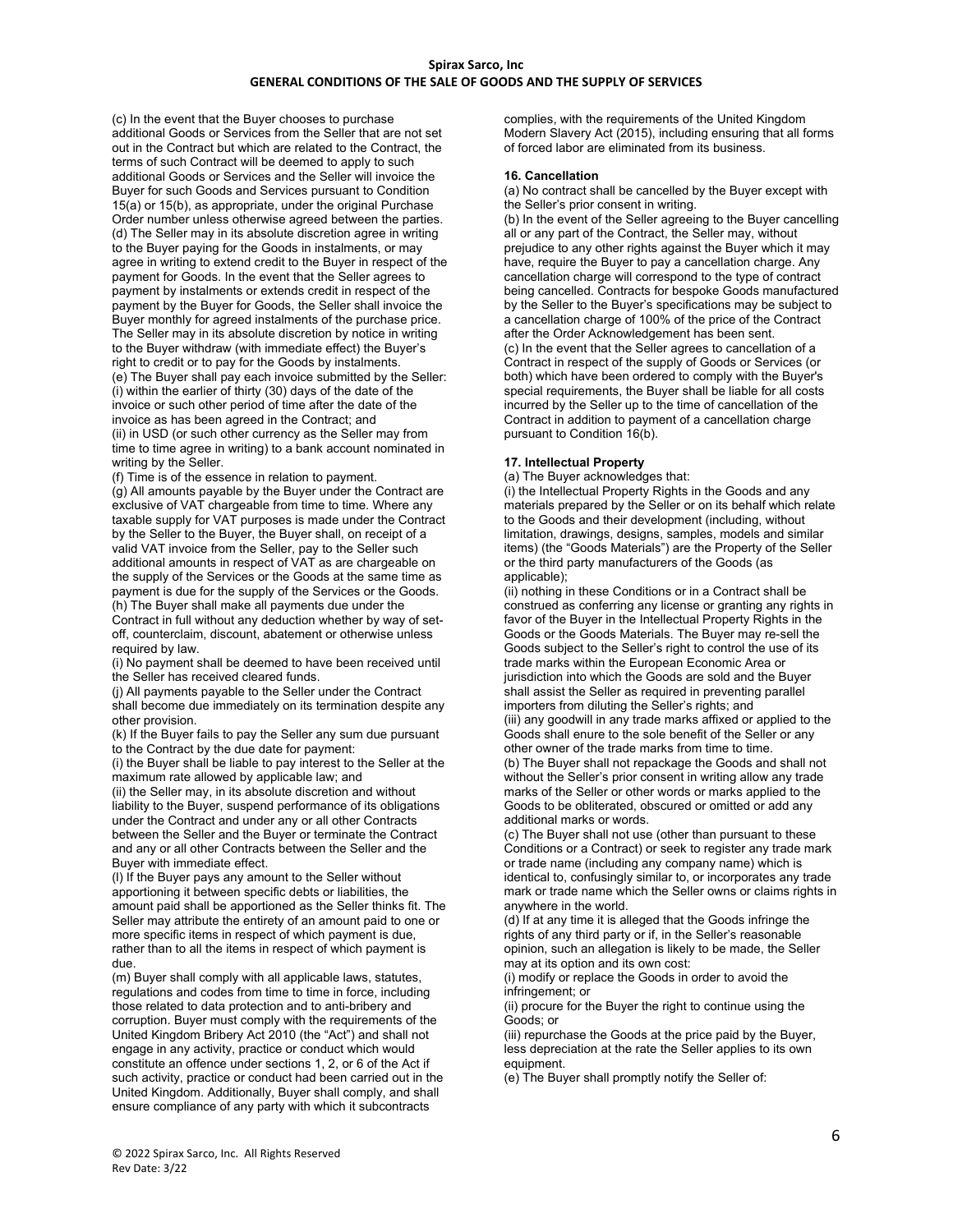(i) any actual, threatened or suspected infringement of any of the Intellectual Property Rights in the Goods or the Goods Materials (or both) which comes to the Buyer's notice; and (ii) any claim by any third party that comes to the Buyer's notice that the sale or advertisement of the Goods or the use of the Goods Materials (or both) infringes the rights of any person.

(f) The Buyer agrees (at the Seller's request and expense) to do all such things as may be reasonably required to assist the Seller in taking or resisting any proceedings in relation to any infringement or claim referred to in Condition 17(e), and the Buyer shall not make any admissions or statements in respect of or compromise any such claim other than with the prior written consent of the Seller.

(g) In the event of any claim, proceeding or suit by a third party against the Buyer alleging an infringement of such party's rights by any of the Intellectual Property Rights in the Goods or the Goods Materials (or both), the Seller shall defend the claim, proceeding or suit at the Seller's expense, subject to:

(i) the Buyer promptly notifying the Seller in writing of any such claim, proceeding or suit; and

(ii) the Seller being given sole control of the defense of the claim, proceeding or suit,

and provided that the Seller shall not be liable and shall not defend the claim, proceeding or suit to the extent that such infringements arise out of or in connection with modifications to the Goods or the Goods Materials (or both) made by anyone except the Seller or its authorized representative, or

out of use or annexation of the Goods or the Goods Materials (or both) with or to products or third party materials not specified or expressly approved in advance in writing by the Seller, or where the claim, proceeding or suit arises from the Seller's adherence to the Buyer's requested changes to

the Specification for Goods or from infringing items of the Buyer's origin, design or selection. (h) The Seller shall reimburse the Buyer with an amount

equal to any liability assessed against the Buyer by final judgment on account of an infringement described in Condition 17 (g).

(i) All Intellectual Property Rights in the or arising out of the or in connection with the Services shall be owned by the Seller.

(j) All Intellectual Property Rights in the materials, equipment, documents and other property of the Seller are the exclusive property of the Seller or of its licensors and shall be returned to the Seller on demand.

## **18. Trade Prohibitions**

(a) The Buyer undertakes to the Seller that the Buyer shall not re-sell or otherwise supply the Goods to a third party which is the subject of any statutory trade prohibition of the United Stated of America or a member state of the European Union ("Sanctioned Third Party").

(b) Without prejudice to Condition 18(a), if the Seller shall have notice of or reasonable grounds to believe that the Buyer intends to re-sell or otherwise supply the Goods to a Sanctioned Third Party the Seller may upon giving notice thereof to the Buyer refuse to deliver the whole or any part of the Goods and shall have no liability to the Buyer for such refusal.

#### **19. Limitation and Exclusion of Liabilities**

(a) SUBJECT TO AND WITHOUT LIMITING CONDITION 19(B) OR ANY OTHER CONDITION, THE SELLER SHALL NOT BE LIABLE TO THE BUYER WHETHER IN CONTRACT, TORT (INCLUDING NEGLIGENCE), BREACH OF STATUTORY DUTY, OR OTHERWISE, FOR ANY LOSSES (AS DEFINED) ARISING DIRECTLY OR INDIRECTLY OUT OF OR IN CONNECTION WITH ANY

CONTRACT FOR THE SUPPLY OF GOODS AND/OR SERVICES (OR THAT PART OF A CONTRACT WHICH RELATES TO GOODS AND/OR SERVICES). (b) Notwithstanding any other terms of these Conditions the Seller does not limit or exclude its liability for fraud or fraudulent misrepresentation or for death or personal injury resulting from its negligence or the negligence of its employees, agents or subcontractors.

(c) SUBJECT TO AND WITHOUT LIMITING CONDITION 19(B) OR ANY OTHER CONDITION, THE SELLER'S TOTAL LIABILITY TO THE BUYER IN RESPECT OF ALL LOSS ARISING OUT OF OR IN CONNECTION WITH ANY CONTRACT FOR THE SUPPLY OF GOODS AND/OR SERVICES (OR THAT PART OF A CONTRACT WHICH RELATES TO GOODS AND/OR SERVICES), WHETHER IN CONTRACT, TORT (INCLUDING NEGLIGENCE), BREACH OF STATUTORY DUTY, OR OTHERWISE, SHALL IN NO CIRCUMSTANCES EXCEED THE VALUE OF THE CONTRACT WHICH GAVE RISE TO BUYER'S CLAIM. (d) THE BUYER ACKNOWLEDGES AND AGREES THAT THE LIMITED WARRANTIES AND ALL LIMITATIONS AND EXCLUSIONS OF THE SELLER'S LIABILITY SET OUT IN THESE CONDITIONS ARE REASONABLE AND ARE REFLECTED IN THE PRICE OF THE GOODS OR SERVICES (OR BOTH) (AS APPLICABLE) AND THE BUYER SHALL ACCEPT RISK OR INSURE ACCORDINGLY (OR BOTH).

(e) The Seller shall have no responsibility for any Losses incurred by the Buyer in the event that any information in any quotation or Order Acknowledgement is applied in connection with products other than the Goods and **Services** 

(f) This Condition 19 shall survive the termination or cancellation of the Contract.

#### **20. Force Majeure**

(a) The Seller shall not be liable to the Buyer as a result of any delay or failure to perform its obligations under the Contract as a result of a Force Majeure Event. (b) If the Force Majeure Event prevents the Seller from providing any of the Services or Goods (or both) for more than forty-four (44) Business Days, the Seller shall, without limiting its other rights or remedies, have the right to terminate the Contract with the Buyer immediately by giving notice in writing to the Buyer.

#### **21. Events of Default, Termination, Repossession, Suspension; Dispute Resolution**

(a) The Seller may terminate the Contract with immediate effect by giving notice in writing to the Buyer if: (i) the Buyer fails to pay any amounts due under the Contract on the due date for payment; or (ii) the Buyer otherwise breaches the Contract with the Seller

and the breach, if remediable and previously notified in writing to the Buyer, is not remedied within five (5) Business Days of the Buyer receiving such notice; or

(iii) the Seller terminates any other Contract between the Seller and the Buyer; or

(iv) the Buyer is or otherwise becomes insolvent or unable to pay its debts or suspends payment of its debts or threatens to do so or is unable to pay its debts as they fall due or admits its inability to pay its debts; or

(v) the Buyer commences negotiations with all or any class of its creditors with a view to rescheduling any of its debts, or makes a proposal for or enters into any compromise or arrangement with its creditors other than for the sole purpose of a scheme for a solvent amalgamation; (vi) a petition is filed, a notice is given, a resolution is passed, or an order is made, for or in connection with the